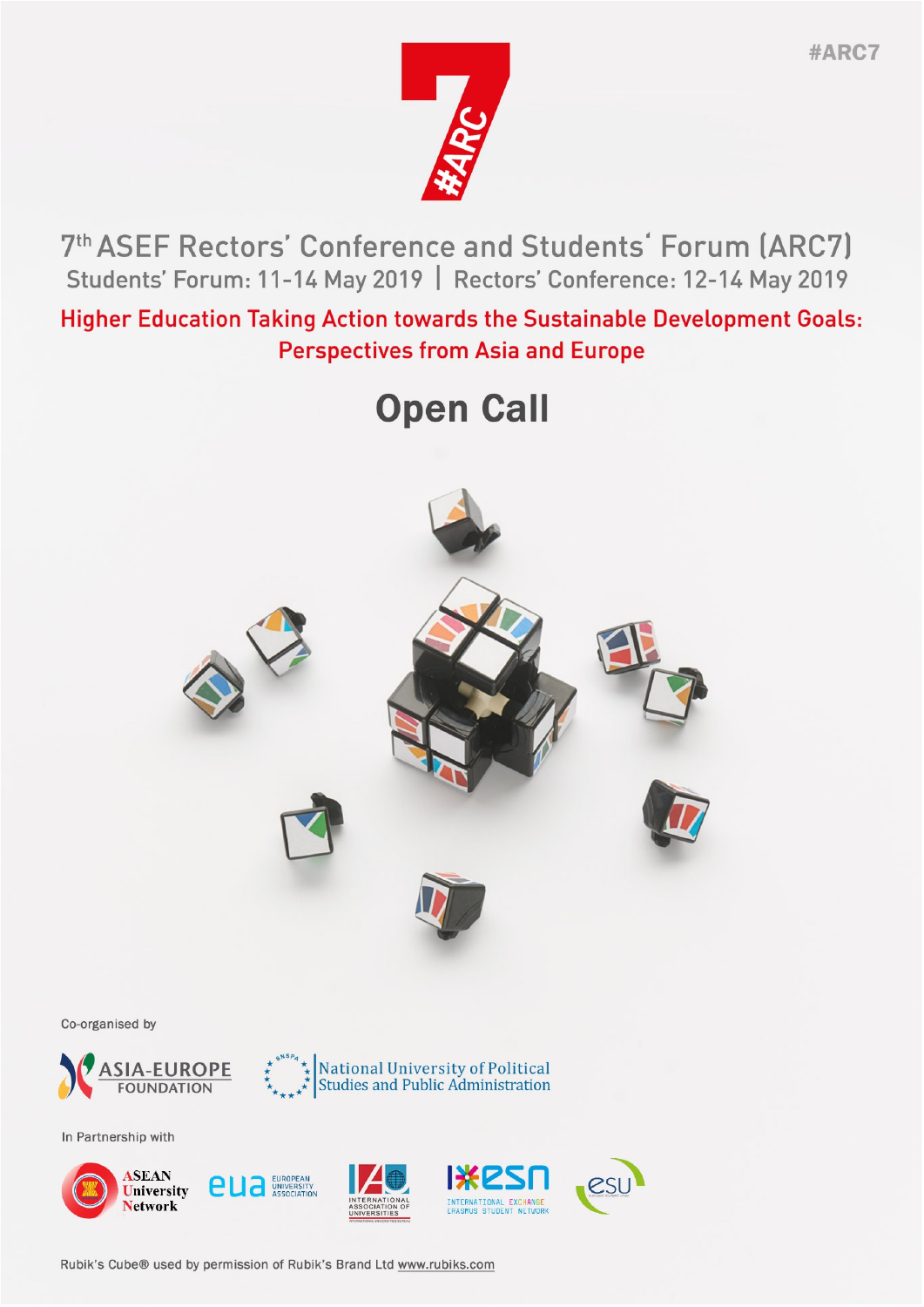# WHY DOES #ARC MATTER?

WHAT IS #ARC7?

The ASEF Rectors' Conference and Students' Forum (ARC) is the only bi-regional multi-stakeholder dialogue platform for university and student leaders, policy makers, and business representatives to discuss higher education challenges of mutual concern in Asia and Europe.

ARC is recognised as the Official Dialogue Partner of the ASEM Education Ministers' Meeting (ASEM ME). Participants of the Students' Forum and the Rectors' Conference respectively develop Policy Recommendations and present them to the ASEM Ministers of Education.

The ARC Students' Forum offers you a unique opportunity to deepen and share your knowledge on the topic and propose concrete policy recommendations to the highest level of decision makers. Take a look at the [ARC Teaser](https://www.youtube.com/watch?v=ZWJz05piQ5A)  [video](https://www.youtube.com/watch?v=ZWJz05piQ5A) to understand the concept better.

The 7<sup>th</sup> ASEF Rectors' Conference and Students' Forum [\(ARC7\)](http://asef.org/projects/themes/education/4512-7th-asef-rectors-conference-and-students-forum-arc7) titled "Higher Education Taking Action Towards the Sustainable Development Goals: Perspectives from Asia and Europe" takes place between 11-14 May 2019 in Bucharest, Romania. ARC7 is hosted by the National [University of Political Studies and Public Administration](http://snspa.ro/en/)  [\(SNSPA\)](http://snspa.ro/en/) and brings together about 150 higher education leaders and 51 student leaders form the [Asia-Europe](https://www.aseminfoboard.org/)  [Meeting \(ASEM\)](https://www.aseminfoboard.org/)<sup>[1](#page-1-0)</sup> [Partner countries](https://www.aseminfoboard.org/about/partners)<sup>2</sup>.

ARC7 explores how higher education can take action towards achieving the sustainable development goals on 3 different levels:

- Taking action at home SDGs as Core Pillars of University Governance
- Taking action at community level SDGs as Drivers of University Societal Impact
- Taking action at international level SDGs as a Catalyst to Reorient Internationalisation

You can find a detailed introduction to the themes in the [Overview of ARC7.](http://www.asef.org/images/docs/ARC7_SF_Overview.pdf)

WHAT IS THE #ARC7 STUDENTS' FORUM? The ARC7 Students' Forum is the right place to be for Asian and European students, who take leadership in their community and want to take action towards the 17 Sustainable Development Goals.

# #Networking\_Hub

ARC7 consists of the Students' Forum (11-14 May 2019) and the Rectors' Conference (12-14 May 2019). The two

# [APPLY NOW](https://asiaeuropefoundation.formstack.com/forms/arc7_sf)

DEADLINE: Thursday, 29 November 2018, 11.30AM GMT

#Fast Facts

L

# WHEN & WHERE?

11-14 May 2019, Bucharest, Romania

# FOR WHOM?

Citizens of any of the [51 ASEM](https://www.aseminfoboard.org/about/partners)  [partner countries](https://www.aseminfoboard.org/about/partners) between the ages 18 and 30

University students from all levels (undergraduate, graduate, doctoral)

Members and leaders of student associations engaged in academic affairs, student life or sustainability matters

Individuals with a strong command of English (verbal and written)

# DEADLINE

We accept applications until Thursday, 29 November 2018, 11:30 GMT

# **SELECTION**

51 participants selected through an online Open Call.

The Open Call and the screening process will ensure a nondiscriminative approach assuring an even geographic representation, gender balance and fair access to the opportunity for all.

<span id="page-1-0"></span> $1$  The Asia-Europe Meeting (ASEM) is an informal process of dialogue and cooperation bringing together the 28 European Union member states, 2 other European countries, and the European Union with 21 Asian countries and the ASEAN Secretariat. The ASEM dialogue addresses political, economic and cultural issues, with the objective of strengthening the relationship between the two regions, in a spirit of mutual respect and equal partnership. For more information on ASEM, please visit th[e ASEM InfoBoard website.](https://www.aseminfoboard.org/)

<span id="page-1-1"></span><sup>&</sup>lt;sup>2</sup> ASEM brings together 51 members countries: Australia, Austria, Bangladesh, Belgium, Brunei Darussalam, Bulgaria, Cambodia, China, Croatia, Cyprus, Czech Republic, Denmark, Estonia, Finland, France, Germany, Greece, Hungary, India, Indonesia, Ireland, Italy, Japan, Kazakhstan, Korea, the Lao PDR, Latvia, Lithuania, Luxembourg, Malaysia, Malta, Mongolia, Myanmar, the Netherlands, New Zealand, Norway, Pakistan, the Philippines, Poland, Portugal, Romania, the Russian Federation, Singapore, Slovakia, Slovenia, Spain, Sweden, Switzerland, Thailand, the United Kingdom and Viet Nam.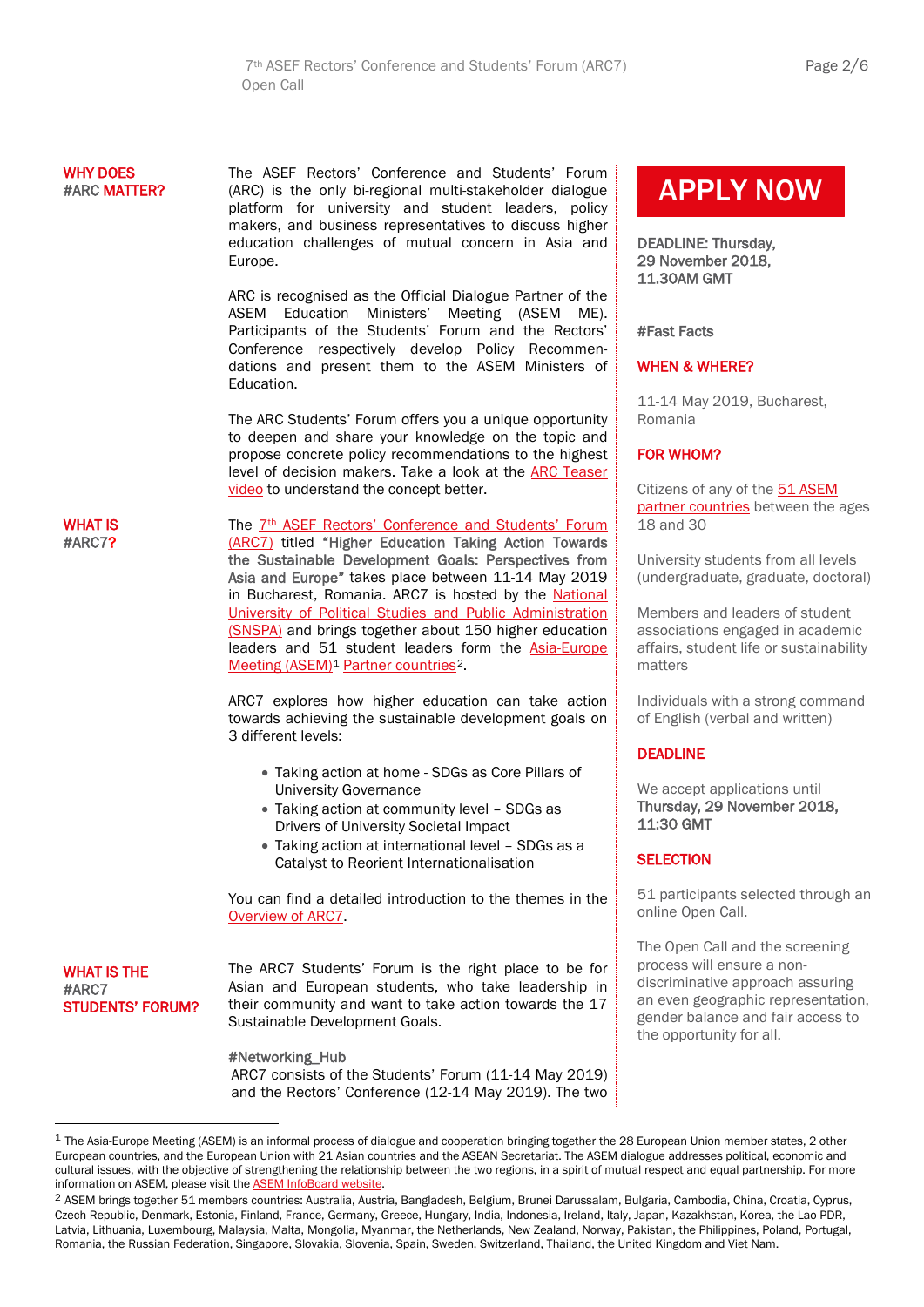7th ASEF Rectors' Conference and Students' Forum (ARC7) Page 3/6 Open Call

events have several joint parts to ensure synergies among participants. The ARC7 Students' Forum will bring together students from 51 countries from Asia and Europe.

#### #Impact\_Platform

Participants of the Students' Forum will develop Policy Recommendations. Selected students will present the PRs to the ARC7 Rectors and at the 7th ASEM Education [Ministers' Meeting \(ASEM ME7\)](https://www.aseminfoboard.org/events/7th-asem-education-ministers-meeting-asem-me7) (15-16 May 2019).

#### #Skills\_Development

100% of the previous ARC Students' Forum participants feel that their skills in policy drafting, negotiation, intercultural communication and negotiation has improved as a result of their participation.

We invite you to get on board and share how your organisation contributes to the UN Sustainable Development Goals (SDGs) and shapes a "Future We Want".

# WHAT DO YOU GET OUT OF THE #ARC7 STUDENTS' FORUM?

By participating in the ARC7 Students' Forum, you will join a group of students and young professionals for a 4-day intensive intercultural experience.

#### ARC7 is an experiential learning space, where students

- Participate in interactive sessions with their peers from 51 countries in Asia and Europe;
- Share their knowledge and good practices on the topic, through survey & fact checks, stories & conversations;
- Improve their personal skills in reasoning, critical thinking, intercultural collaboration;
- Meet with policy makers and ministers of education from across Asia and Europe;
- Shape the Policy Recommendations for the Asia-Europe Meeting of Ministers of Education (ASEM ME) and make their voice heard.

Quench your thirst for more info on the conference and hop over to the ARC7 [Webpage](http://asef.org/projects/themes/education/4512-7th-asef-rectors-conference-and-students-forum-arc7) here.

#### WHO CAN APPLY?

**SELECTION** 

- Citizens of any of th[e 51 ASEM partner countries](https://www.aseminfoboard.org/about/partners) between the ages 18 and 30
- University students from all levels (undergraduate, graduate, doctoral)

Eligibility criteria:

- Members and leaders of student associations engaged in academic affairs, student life or sustainability matters
- Individuals with a strong command of English (verbal and written)

Participants of the Students' Forum are selected through an Open Call for Application. The Open Call and the screening process will ensure a non-discriminative approach assuring an even geographic representation, gender balance and fair access to the opportunity for all.

# **COSTS**

There are neither registration nor participation fees for the invited participants. Accommodation, meals and a travel subsidy will be provided by the organisers. It is #FullyFunded opportunity.

# **ACCESSIBILITY**

ARC7 is accessible to all ASEM youth. Do you need any special assistance to apply and/or participate? Contact us – we will do our utmost to accommodate your requirements.

#### APPLY NOW!

Does all of this sound like your cup of tea? Then, [send your application](https://asiaeuropefoundation.formstack.com/forms/arc7_sf) and join us next spring at ARC7 in Romania!

# WANT TO KNOW MORE?

For more heads-up on ARC7 Students' Forum check [the website.](http://asef.org/projects/themes/education/4512-7th-asef-rectors-conference-and-students-forum-arc7)

Burning questions? Roll over to the [Frequently Asked Questions \(FAQ\).](http://www.asef.org/images/docs/ARC7_SF_FAQ.pdf)

Still curious? Get in touch with the team at [arc@asef.org.](mailto:arc@asef.org)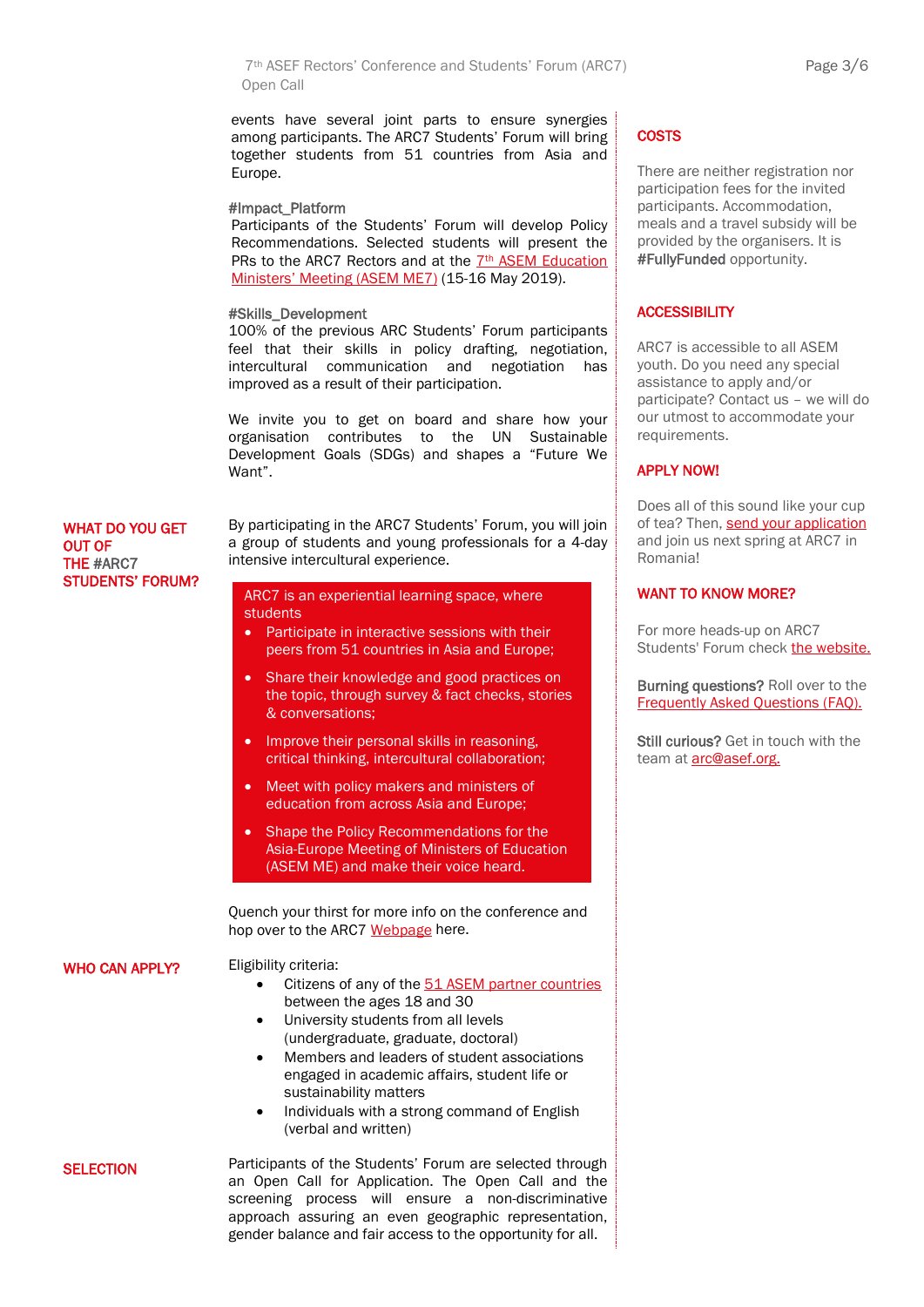7th ASEF Rectors' Conference and Students' Forum (ARC7) Page 4/6 Open Call

The ARC7 Open Call for Participation is accessible to all ASEM youth. We do our best to make the project fully accessible wherever we can. If you would need special assistance to apply/participate, please contact us in advance and let's discuss how could we accommodate your requirements.

No registration or participation fee applies. Accommodation, travel subsidy and meals will be provided to each selected participant. This is event is

#### **COSTS**

# OUTCOMES OF #ARC7 FEED INTO

#### Ministerial Meetings

#FullyFunded.

- o Asia-Europe Meeting of Education Ministers' (and further ASEM Ministerial Meetings)
- o European Higher Education Area Ministerial Meetings and the Bologna Policy Forum Meetings

#### Senior Officials' Meetings

- o Asia-Europe Meeting of Senior Officials in Education (SOM)
- o Asia-Pacific Meeting on Education 2030 (APMED) by UNESCO

#### SDG Agendas and Society at Large

The recommendations and the spin-off projects undertaken by the participants after ARC7 will at large contribute to the advancement of universities, local and national communities.

# CO-ORGANISED BY



#### The Asia-Europe Foundation (ASEF)

ASEF is an intergovernmental not-for-profit organisation located in Singapore. Founded in 1997, it is the only institution of the Asia-Europe Meeting (ASEM). ASEF promotes understanding, strengthens relationships and facilitates cooperation among the people, institutions and organisations of Asia and Europe. ASEF enhances dialogue, enables exchanges and encourages collaboration across the thematic areas of culture, education, governance, sustainable development, economy and public health.

ASEF's Education Department (ASEFEdu) is particularly focusing on access to quality education and youth employment, which ensures that all our projects contribute to the achievement of the UN 2030 Agenda and the 17 Sustainable Development Goals (SDGs), especially to Goal4 by "ensuring inclusive and equitable quality education and promoting lifelong learning opportunities for all." The most prominent example which includes sustainable development as a horizontal priority is the 7<sup>th</sup> ASEF Rectors' Conference and Students' Forum (ARC7). The entire project will focus on the question: how can higher education actors – students, rectors, policy makers and international organisations – take joint action towards the SDGs?

For more information, please visit th[e www.ASEF.org.](http://www.asef.org/)

|<br>|National University of Political<br>|Studies and Public Administration

# The National University of Political Studies and Public Administration (SNSPA)

The National University of Political Studies and Public Administration (SNSPA), established in 1991 as a school of governance, is a landmark in the Romanian academic setting. SNSPA promotes academic excellence in Political Sciences, Sociology, Administrative Studies, International Relations, Diplomacy, European Studies, Communication Sciences, Psychology, Management. SNSPA teachers are experts in their fields; they incorporate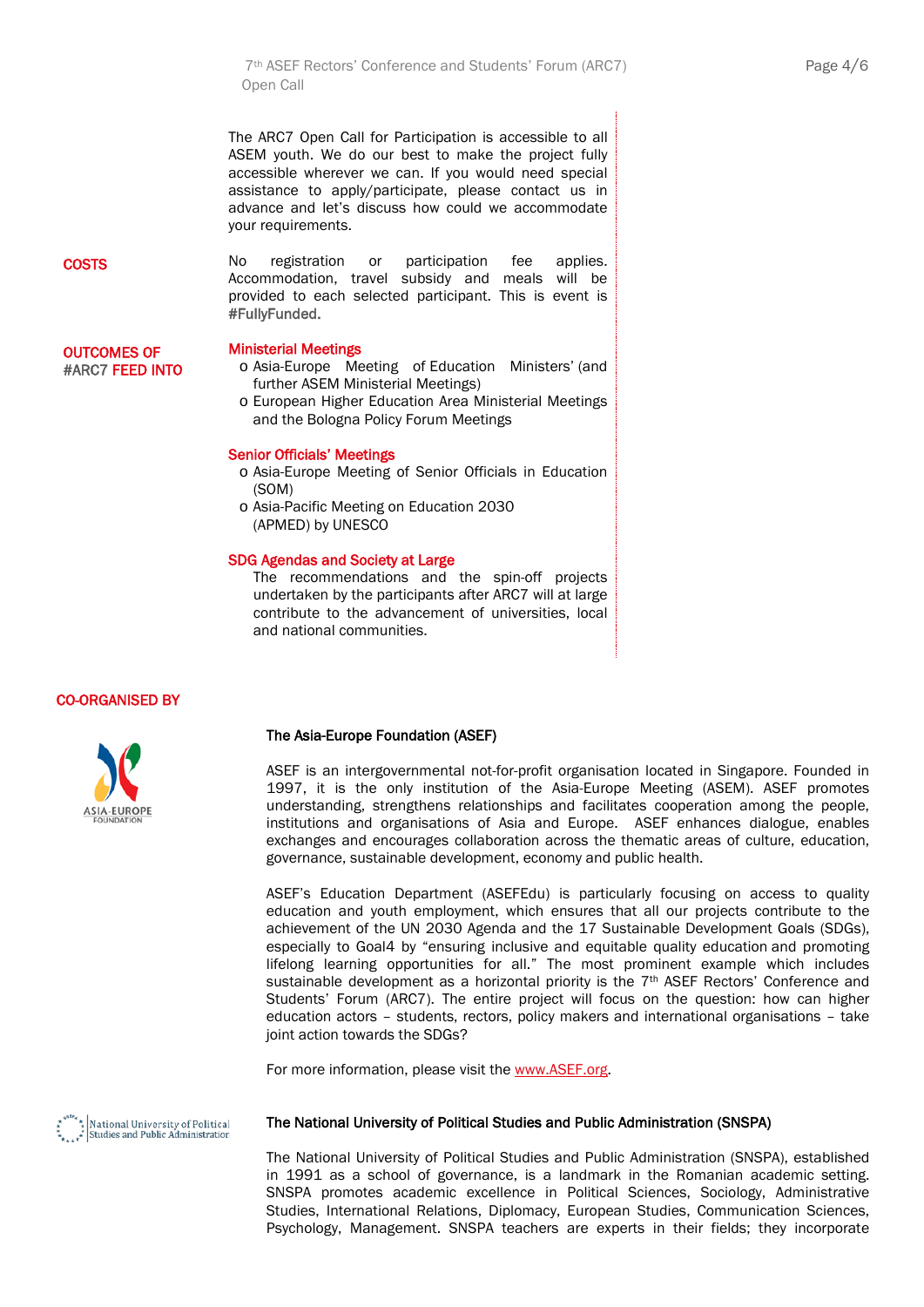current and global perspectives into the curriculum and promote innovative and original thinking.

Currently, the university is home to more than 6,000 students enrolled across 9 departments. Thousands of graduates from their academic programs have successfully entered careers in academia, government, industry and nonprofits. SNSPA is a member of several international university alliances (European Association of Institutions in Higher Education, Romanian-U.S. Fulbright Commission, International Association of Universities, European University Association, European Association for Public Administration Accreditation) and collaborates with public institutions and business organizations across a wide range of different fields.

For more information, please visi[t www.SNSPA.ro/en.](http://www.snspa.ro/en)

# IN PARTNERSHIP WITH











# ASEAN University Network (AUN)

#### <http://www.aunsec.org/>

Founded in November 1995, the ASEAN University Networks' (AUN) main objective is to strengthen the existing network of cooperation among leading universities in the ASEAN (Association of Southeast Asian Nations) region.

#### European University Association (EUA)

#### <http://www.eua.be/>

The European University Association (EUA) is the representative organisation of universities and national rectors' conferences in 47 European countries. It was formed in 2001 as the result of a merger between the Association of European Universities (CRE) and the Confederation of European Union Rectors' Conferences. EUA supports and takes forward the interests of individual institutions and the higher education sector as a whole.

#### International Association of Universities (IAU)

#### <http://www.iau-aiu.net/>

Created in 1950 under the auspices of UNESCO, the International Association Universities (IAU) brings together more than 650 institutions and organisations worldwide for exchange and action on common concerns in the area of higher education.

#### European Students' Union (ESU)

#### <http://www.esu-online.org/>

The European Students' Union (ESU) is the umbrella organisation of 44 National Unions of Students from 38 countries. The aim of ESU is to represent and promote the educational, social, economic and cultural interests of students at the European level towards all relevant bodies and in particular the European Union, Bologna Follow Up Group, Council of Europe and UNESCO. Through its members, ESU represents over 15 million students in Europe.

#### Erasmus Student Network (ESN)

#### <http://esn.org/>

Established in 1989, Erasmus Student Network (ESN) is the biggest student association in Europe. ESN works for the creation of a more mobile and flexible education environment by supporting and developing the student exchange from different levels and providing an intercultural experience also to those students who cannot access a period abroad ("internationalisation at home").

#### SUPPORTED BY

Ministry of National Education (Romania) [http://edu.ro](http://edu.ro/)

Erasmus Mundus Students and Alumni Association (EMA) [www.em-a.eu](http://www.em-a.eu/)